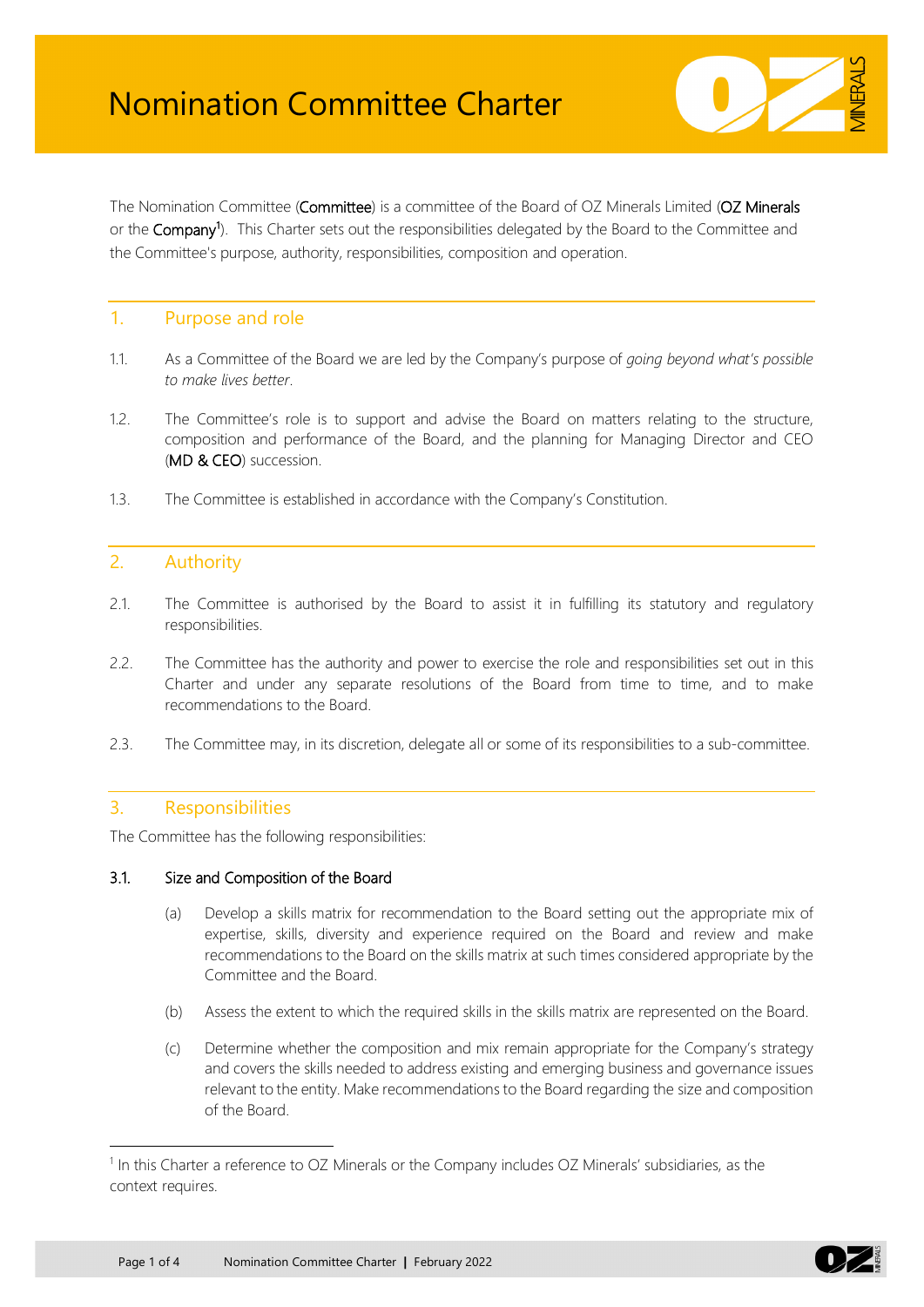(d) Ensure that each individual recommended for appointment to the Board as a Non-Executive Director has expressly acknowledged that he or she will devote sufficient time to fulfil the responsibilities and duties expected of him or her.

## 3.2. Board renewal

- (a) Establish processes for the development and review of succession plans for the Board and the Chairman, taking into account the Company's current business operations, future strategy and existing and emerging business and governance issues relevant to the Company, and the expertise, skills, diversity and experience of Directors currently on the Board and which may be required on the Board in the future.
- (b) Review the nominations for appointed Non-Executive Directors who wish to be elected or reelected to the Board by shareholders, and make recommendations to the Board as to whether the nomination or re-nomination of the relevant candidate or director should be supported, in each case in the absence of any Non-Executive Director that is the subject of the nomination or re-nomination.

#### 3.3. Board Performance

- (a) Oversee a process for evaluating the performance of the Board, Board Committees, and individual Non-Executive Directors.
- (b) Ensure that an effective and up to date induction program for new Directors and professional development program for Directors, and a plan, as required for enhancing Directors' skills and competencies, taking into account Company's current business operations, future strategy and existing and emerging business and governance issues relevant to the Company.

#### 3.4. MD & CEO Succession Process

(a) The Committee will oversee and make recommendations to the Board in relation to succession planning selection process for the MD & CEO, taking into account the Company's current business operations, future strategy, and existing and emerging business and governance issues relevant to the Company.

#### 3.5. Other matters

(a) Make recommendations to the Board on appointments and revocations of appointments to Board Committees, including Chairman of Board Committees.

## 4. Policy and Procedure for Selection and Appointment of new Directors

- (a) In addition to any protocol agreed by the Committee, factors to be considered when reviewing a potential candidate for Board appointment include:
	- (i) the expertise, skills, experience, personal qualities and attributes that will best ensure Board effectiveness;
	- (ii) the diversity of the Board composition;
	- (iii) the capability of the candidate to devote the necessary time and commitment to the role; and
	- (iv) potential conflicts of interest and independence.
- (b) With respect to the selection of candidates for the Board for recommendation to the Board, the Committee will:

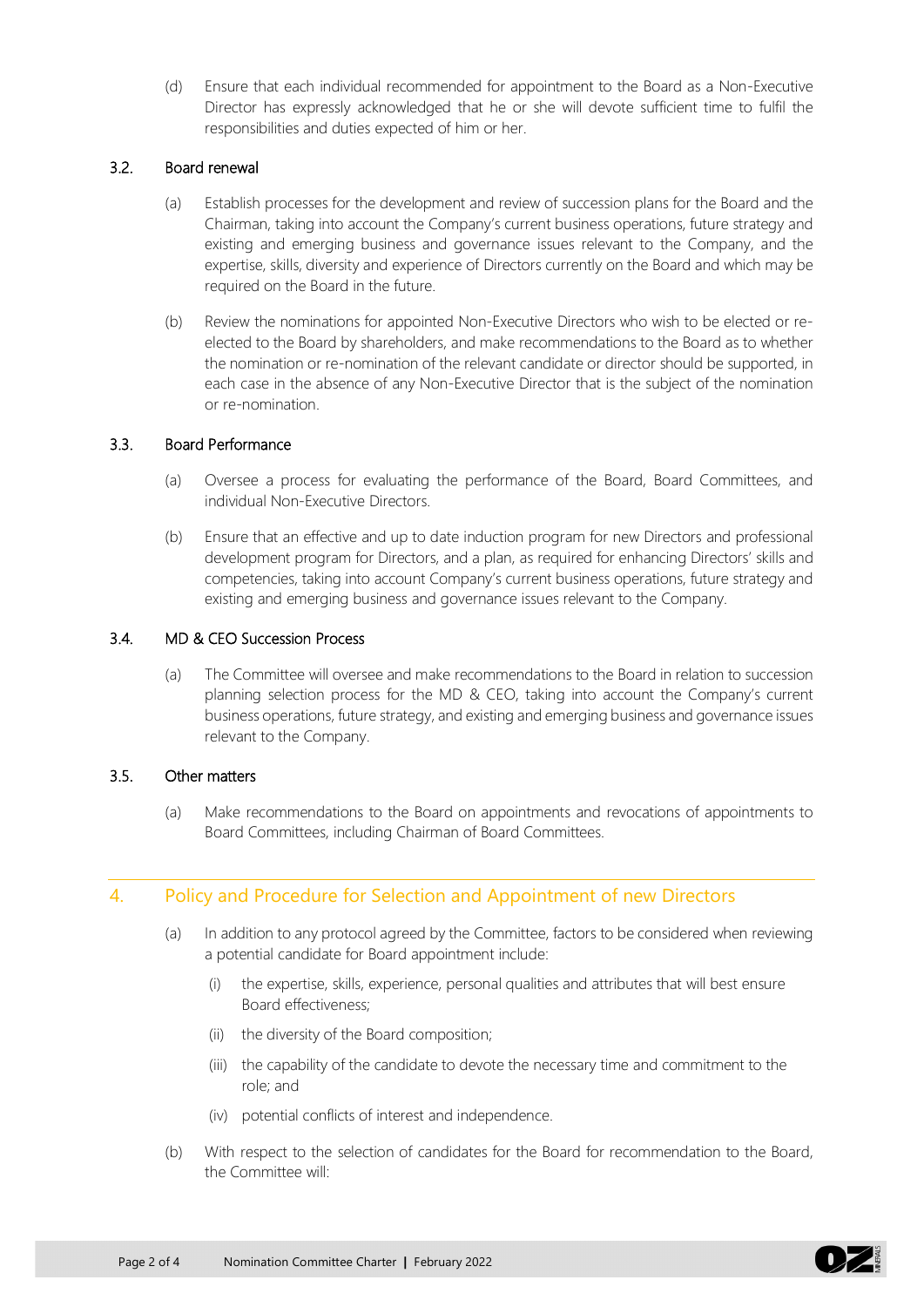- (i) identify any 'gaps' in the skills and experience of the Directors on the Board as against the Board's skills matrix;
- (ii) take into consideration OZ Minerals' Diversity Policy in selecting new Directors for the Board;
- (iii) obtain assistance from professional intermediaries to identify, evaluate and assess the suitability of Board candidates, as appropriate;
- (iv) undertake appropriate checks in respect of each candidate (including as to the person's character, experience, education, criminal record and bankruptcy history); and
- (v) assess whether candidates for appointment, having regard to other commitments, can meet the time commitments of Non-Executive Directors on the Board and its Committees.
- (c) OZ Minerals will enter into a written agreement or letter of appointment with each Director.

## 5. Composition

- 5.1. The Committee shall consist of at least three members, all of whom are Non-Executive Directors and a majority of whom must be independent Non-Executive Directors.
- 5.2. The Chairman of the Committee:
	- (a) will be the Chairman of the Board unless the Board determines otherwise;
	- (b) must be a member of the Committee; and
	- (c) must be an independent Non-Executive Director, as determined by the Board having regard to the ASX Corporate Governance Principles & Recommendations.
- 5.3. The Company Secretary will be the secretary of the Committee.
- 5.4. A Committee member may resign as a member of the Committee upon reasonable notice in writing to the Committee Chair or the Board.

## 6. Meetings

- 6.1. The Committee will meet at least twice annually or as frequently as is required to undertake its role effectively.
- 6.2. The Chairman will call a meeting of the Committee if so requested by any Committee member, the MD & CEO or the Company Secretary.
- 6.3. At least three days' notice of each meeting confirming date, time, venue and agenda (including any supporting papers) shall be forwarded to each member of the Committee.
- 6.4. The quorum necessary for a meeting of the Committee will be two members. In the absence of the Chairman, Committee members will elect an independent Non-Executive Director to act as Chairman for that meeting. In the case of an equality of votes, the Chairman of the Committee will have a second or casting vote, provided two or more of the members present are entitled to vote.
- 6.5. Members of the Board may attend meetings of the Committee and, subject to clause [6.6,](#page-3-0) the MD & CEO will attend meetings ex officio. The Committee may invite other individuals to attend meetings of the Committee, as it considers appropriate, subject to clause [6.6.](#page-3-0)